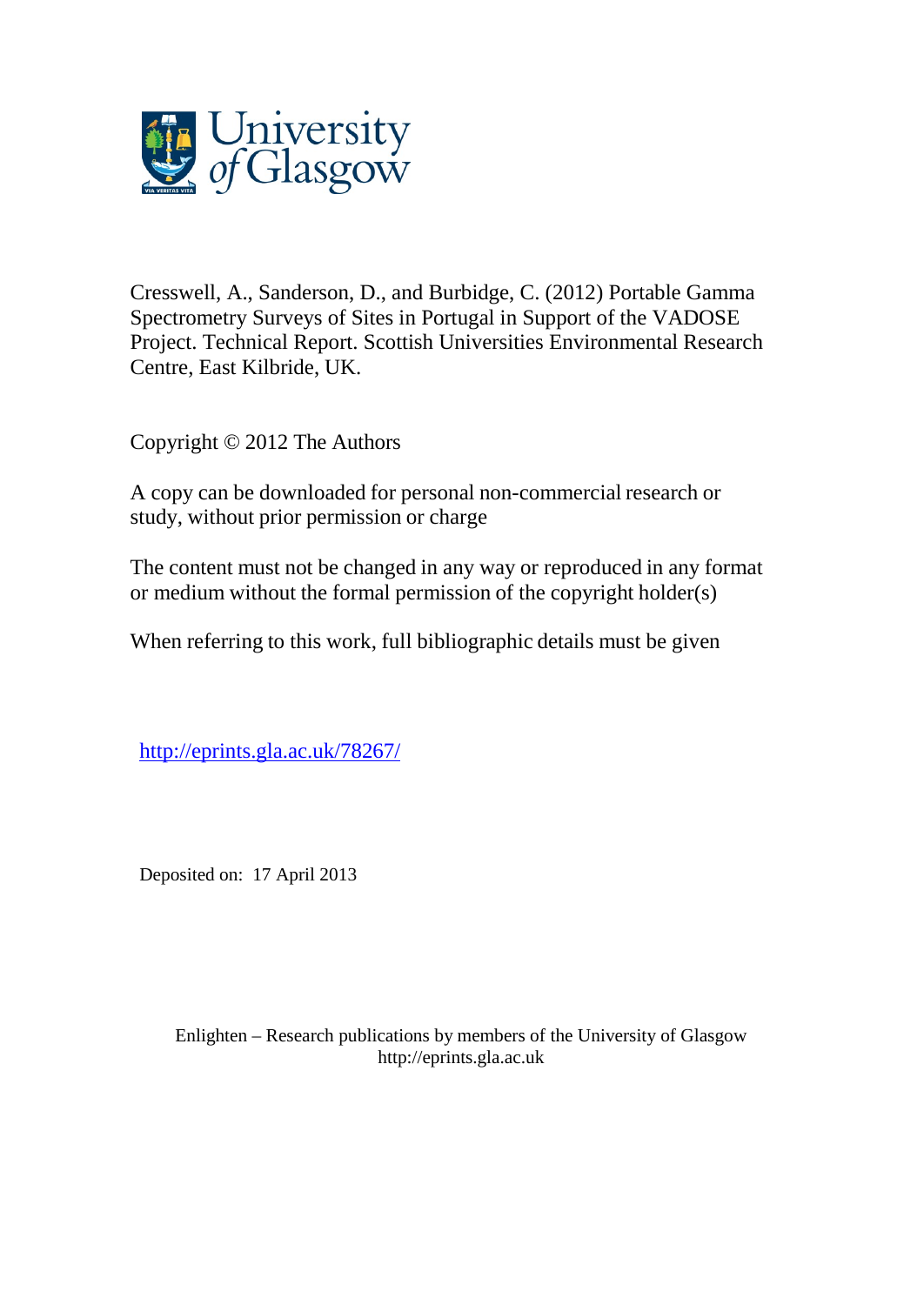

**Scottish Universities Environmental Research Centre** 

# **Portable Gamma Spectrometry Surveys of Sites in Portugal in Support of the VADOSE Project.**

**A.J. Cresswell, D.C.W. Sanderson**

Scottish Universities Environmental Research Centre (SUERC)

**C.I. Burbidge**

Instituto Superior Técnico, Universidade Técnica de Lisboa/ Instituto Tecnológico e Nuclear (IST/ITN)

October 2012

East Kilbride Glasgow G75 OQF Telephone: 01355 223332 Fax: 01355 229898





The University of Edinburgh is a charitable boregistered in Scotland, with registration number SC0053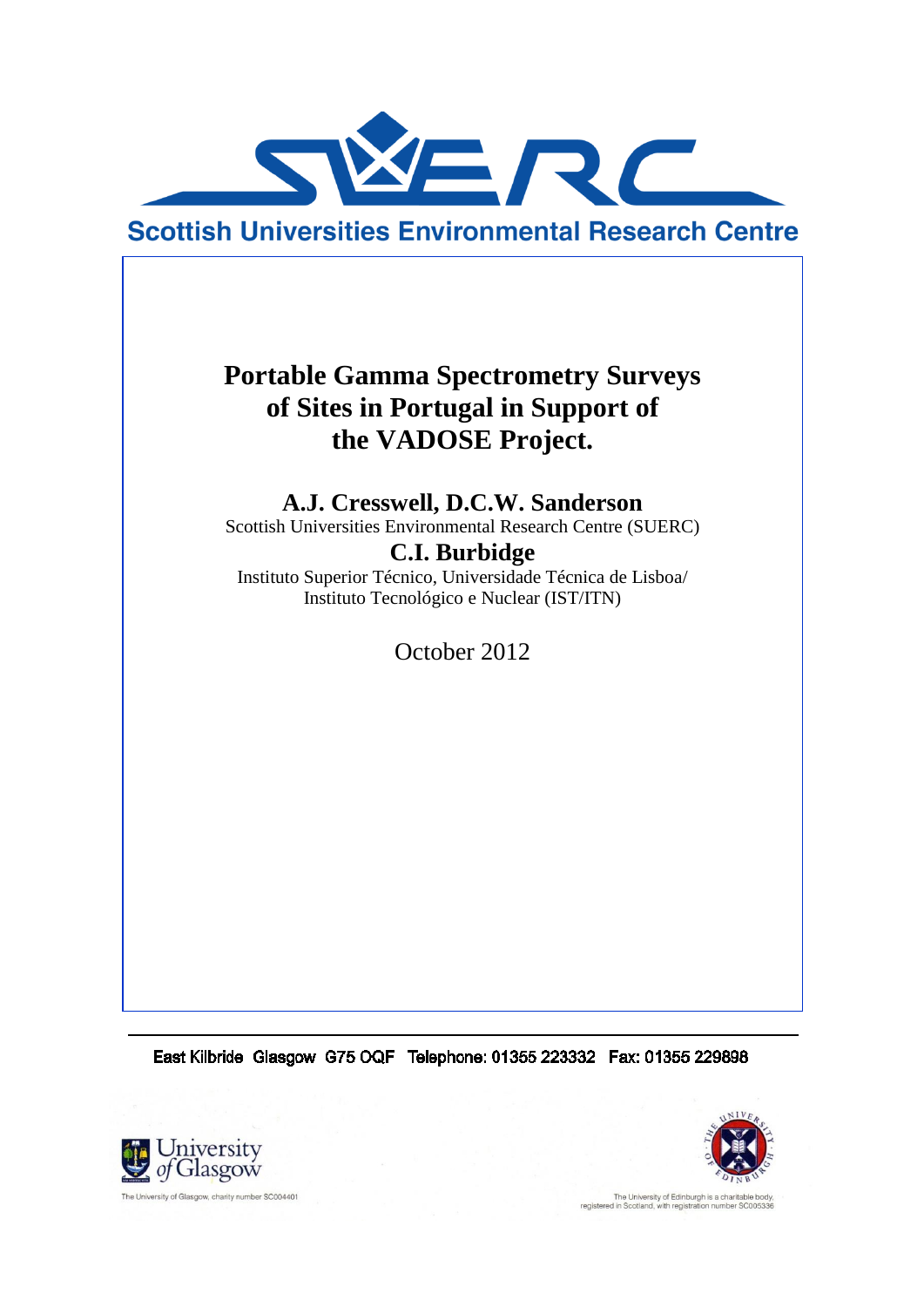### **Introduction.**

<u>.</u>

The VADOSE project involves the use of multiple techniques to evaluate dose rate variability on different spatial scales. Several sites in central northern Portugal, mostly in the vicinity of Aveiro, have been investigated.

As part of this investigation, portable gamma spectrometry techniques were used to map areas of approximately 100x100m around each sampling location. The SUERC portable gamma spectrometry system used consists of a 3x3" NaI(Tl) spectrometer with integral GPS receiver. Measurements were conducted with 10s integration time. Maps of the dose rate variability in each area were generated in the field, and used to confirm data quality and coverage and identify any remaining locations that would benefit from further measurements prior to leaving the site. Maps of natural radionuclide distribution  $(^{40}K, ^{214}Bi$  from the  $^{238}U$ decay series, and  $^{208}$ Tl from the  $^{232}$ Th decay series) were produced after the conclusion of measurements each day. Natural radionuclide specific activities  $(Bq \text{ kg}^{-1})$  were estimated using a spectral windows method with stripping<sup>1</sup>, using a working calibration assuming planar geometry and uniform activity distribution. As agreed prior to the start of work, a working calibration derived from field measurements and photon fluence calculations conducted for similar detectors in the  $1990s<sup>2</sup>$  has been used here, with calibration parameters given in the appendix.

This report presents the dose rate maps produced during the field work, with a very brief description of the data. Summary statistics for each data set are presented in Table 1. All data have been mapped using a UTM (zone 29T) grid, with the approximate location of ground features added by hand as a guide. Further work could be conducted to produce more accurate overlays of ground features. At each site in-situ gamma spectrometry measurements were also conducted by ITN, and the data collected by the two detector systems and the soil samples will be compared at a later date.

<sup>&</sup>lt;sup>1</sup> Cresswell A.J., Sanderson D.C.W., White D.C. (2006). 137Cs measurement uncertainties and detection limits for airborne gamma spectrometry (AGS) data analysed using a spectral windows method. *Applied Radiation and Isotopes* **64** 247–253.

Sanderson D.C.W., Allyson J.D., Tyler A.N. (1994). Rapid quantification of radiometric data for anthropogenic and technologically enhanced natural nuclides. *IAEA Technical Committee Meeting on the Use of Uranium Exploration Data and Techniques in Environmental Studies*, IAEA-TECDOC-827, 197–216 (Vienna: International Atomic Energy Agency).

<sup>2</sup> Allyson, J.D. (1994). *Environmental Gamma Ray Spectrometry: Simulation of Absolute Calibration of in-situ and Airborne Spectrometry for Natural and Anthropogenic Sources*. PhD Thesis, The University of Glasgow.

Tyler, A.N. (1994). *Environmental Influences on Gamma Ray Spectrometry*. PhD Thesis, The University of Glasgow.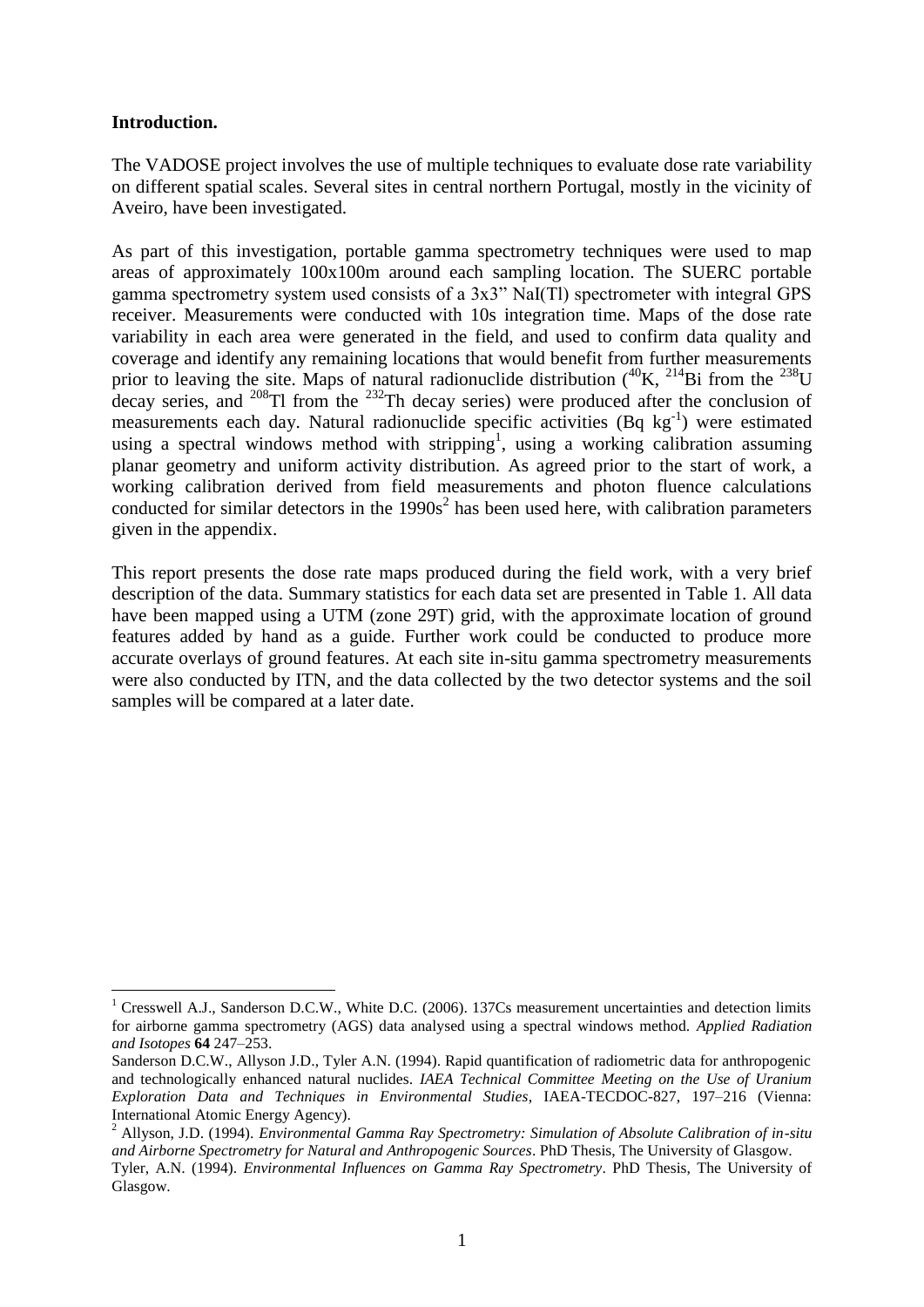| Site         | Number of           |                   | $\overline{^{40}\text{K}}$ | $^{214}Bi$        | $^{208}$ Tl      | Dose Rate      |
|--------------|---------------------|-------------------|----------------------------|-------------------|------------------|----------------|
|              | measurements        |                   | $(Bq kg^{-1})$             | $(Bq kg^{-1})$    | $(Bq kg^{-1})$   | $(mGy a^{-1})$ |
|              | and area            |                   |                            |                   |                  |                |
| Serra de Boa | 552                 | Mean              | 306                        | 19.4              | 6.7              | 0.241          |
| Viagem       | $7000 \text{ m}^2$  | Std dev           | 99                         | 15.4              | 3.6              | 0.048          |
|              |                     | Median            | 305                        | 17.8              | 6.1              | 0.244          |
|              |                     | $10th$ percentile | 181                        | 0.8               | 2.4              | 0.175          |
|              |                     | $90th$ percentile | 428                        | 40.1              | 11.1             | 0.302          |
| Avelâs de    | 834                 | Mean              | 328                        | 29.7              | 11.1             | 0.316          |
| Cima         | 30 000 $m^2$        | Std dev           | 108                        | 18.5              | $\overline{4.2}$ | 0.045          |
|              |                     | Median            | 320                        | 29.4              | 11.0             | 0.309          |
|              |                     | $10th$ percentile | 196                        | 6.0               | $\overline{6.0}$ | 0.266          |
|              |                     | $90th$ percentile | 446                        | 52.9              | 17.0             | 0.382          |
| $Arcas -$    | 577                 | Mean              | 982                        | 54.9              | 22.7             | 0.749          |
| Lameiro      | 12 400 $m^2$        | Std dev           | 208                        | $\overline{25.0}$ | 10.6             | 0.154          |
| Longo        |                     | Median            | 965                        | $\overline{53.9}$ | 21.9             | 0.738          |
|              |                     | $10th$ percentile | 734                        | 22.7              | 10.8             | 0.569          |
|              |                     | $90th$ percentile | 1258                       | 87.4              | 35.5             | 0.947          |
| Macida       | 556                 | Mean              | 580                        | 32.0              | 10.4             | 0.399          |
| Eólica       | $12000 \text{ m}^2$ | Std dev           | 130                        | 17.5              | 3.8              | 0.048          |
|              |                     | Median            | 576                        | 30.6              | 10.9             | 0.400          |
|              |                     | $10th$ percentile | 417                        | 9.9               | 6.0              | 0.340          |
|              |                     | $90th$ percentile | 744                        | 55.6              | 15.7             | 0.457          |
| Gafanha do   | 418                 | Mean              | 262                        | 11.3              | 1.5              | 0.138          |
| Aquém        | 24 500 $m^2$        | Std dev           | 68                         | 9.3               | 1.9              | 0.011          |
|              |                     | Median            | 261                        | 11.5              | $\overline{1.2}$ | 0.137          |
|              |                     | $10th$ percentile | 174                        | $-0.8$            | $-1.3$           | 0.123          |
|              |                     | $90th$ percentile | $\overline{351}$           | 23.2              | $\overline{3.7}$ | 0.152          |
| Minas de     | 695                 | Mean              | 1032                       | 49.7              | 12.3             | 0.612          |
| Massueime    | $15000 \text{ m}^2$ | Std dev           | 314                        | 22.9              | 5.1              | 0.155          |
|              |                     | Median            | 1034                       | 48.7              | 12.1             | 0.616          |
|              |                     | $10th$ percentile | 635                        | 22.8              | 6.0              | 0.410          |
|              |                     | $90th$ percentile | 1462                       | 81.6              | 19.5             | 0.814          |
| Entre        | 1067                | Mean              | 1184                       | 381.5             | 22.6             | 1.848          |
| Castelos     | $25000 \text{ m}^2$ | Std dev           | 419                        | 399.0             | $\overline{7.5}$ | 1.405          |
|              |                     | Median            | 1097                       | 265.0             | 21.9             | 1.436          |
|              |                     | $10th$ percentile | 828                        | 106.6             | 13.9             | 0.904          |
|              |                     | $90th$ percentile | 1562                       | 799.4             | 31.7             | 3.172          |

Table 1: Summary statistics for surveys at each site.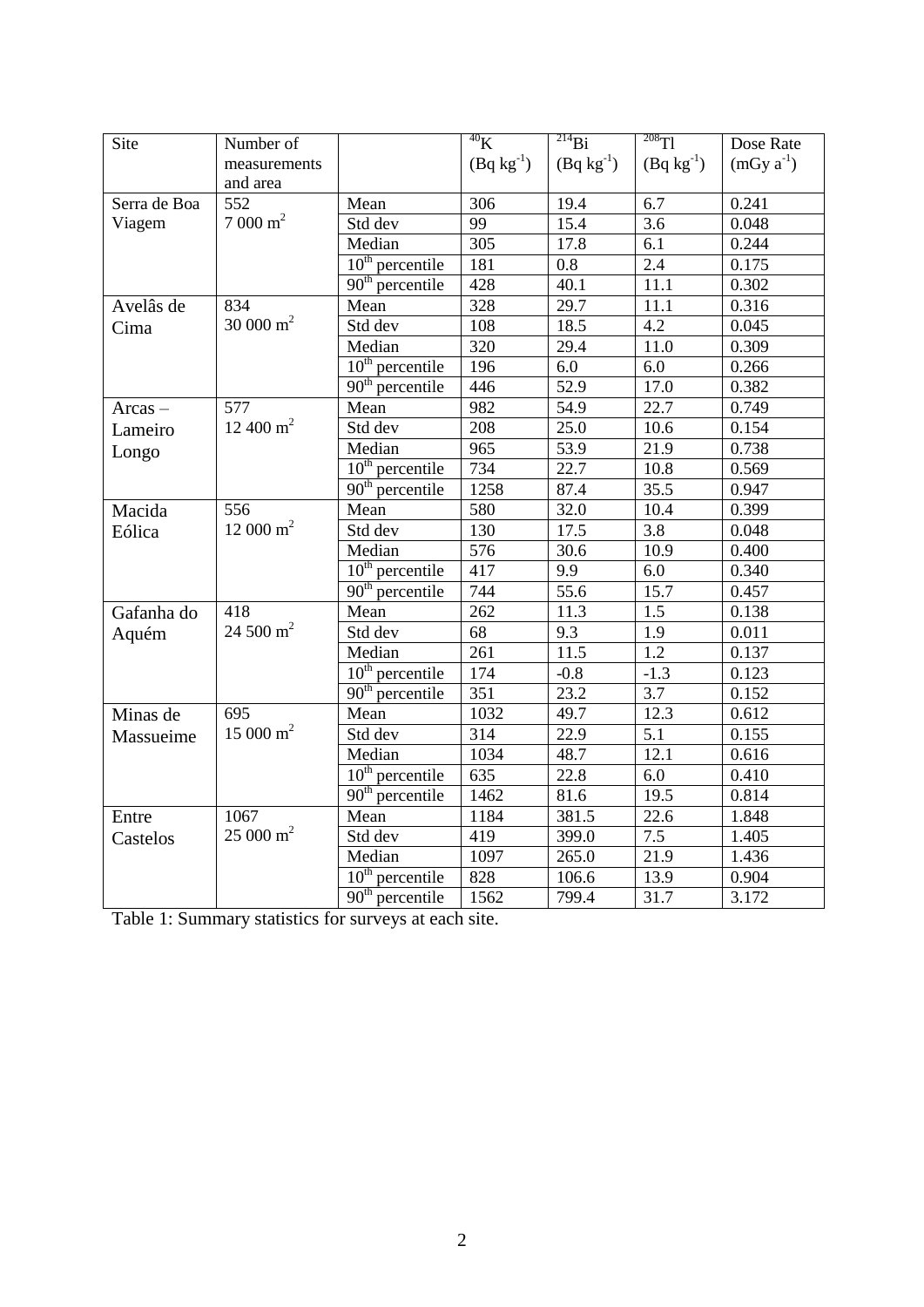

Figure 1: Dose rate distribution at Serra de Boa Viagem.

### **17th September 2012: Serra de Boa Viagem**

The site was in an area of limestone hills approximately 55km south of Aveiro. The samples, of karst/terra rossa, were collected from an exposed face by the side of a track along a steep slope. The area consisted of low scrub and small trees, with considerable dead wood from forest fires a few years ago. This was extremely challenging conditions for portable gamma spectrometry. Data was collected from a 100m long area extending between the track next to the sampling location and another track on the ridge approximately 50-60m above the sampling location. Below the track the slope was slightly steeper and the scrub denser, and an attempt to survey here showed it to be impossible to survey. Examination of the data in the field indicated that there was a reduced dose rate on the ridge, and further lines on the other side of the ridge were planned, this was curtailed after a single line of data was collected due to dense coverage by gorse. A total of 550 measurements were collected.

Figures 1 shows the dose rate distribution on this site. The lower dose rate on the ridge is evident, probably a result of reduced soil thickness compared to lower down the slopes exposing the relatively lower dose rate limestone. The dose rate to the north of the ridge is significantly higher than that to the south, although as noted the terrain did not permit a significant extension of the data down the northern slope. The sampling location is in an area with a dose rate near the average for the area surveyed.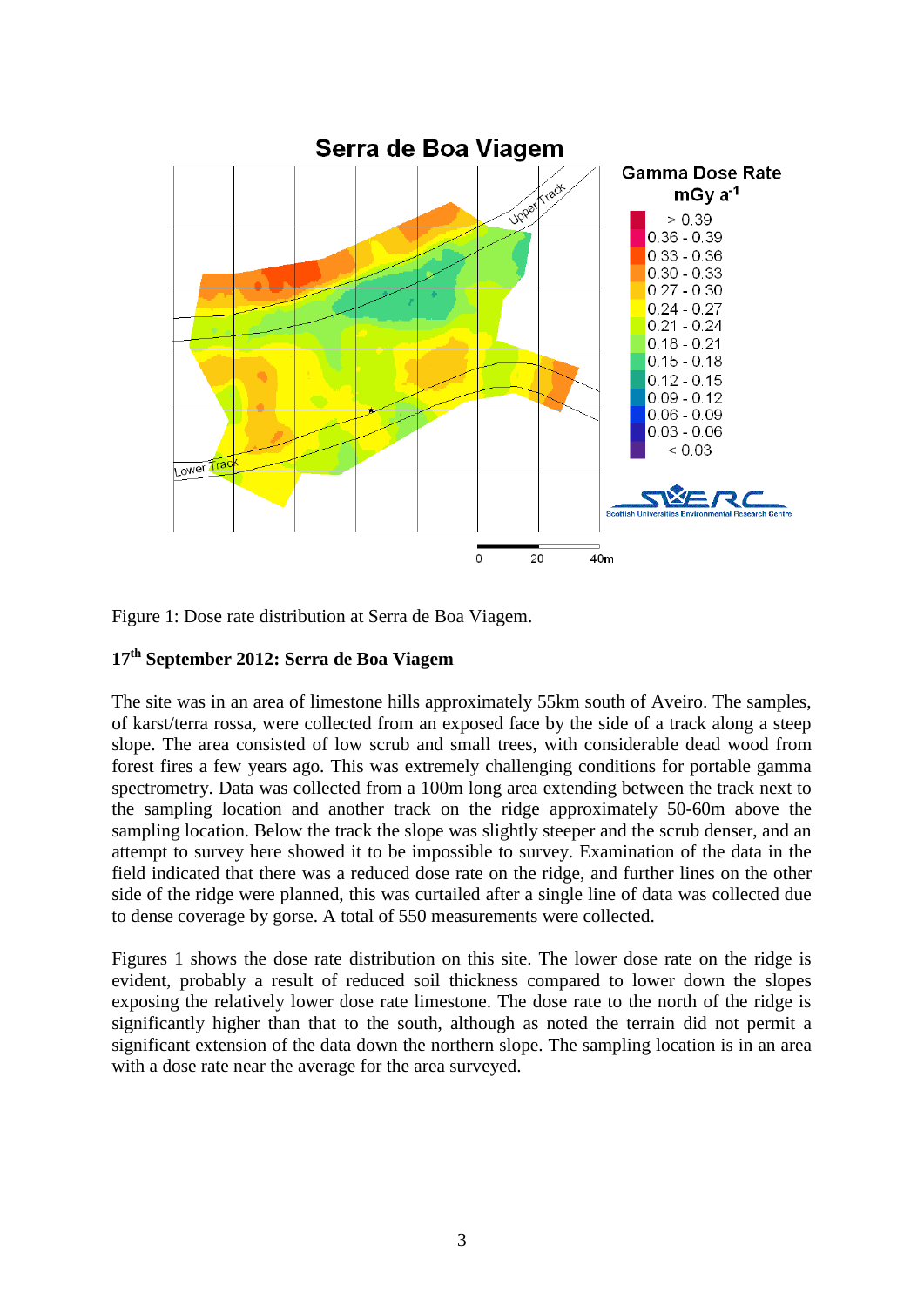

Figure 2: Dose rate distribution at Avelâs de Cima.

## **18th September 2012: Avelâs de Cima**

This site is a quarry, near Anadia approximately 35km south east of Aveiro. Two sedimentary sequences are represented; arenite and clay. Samples were collected from two locations, representing one of each of these sediments, and a gamma spectrometry survey conducted that surrounded both sites. The first sampling location was for arenite, and was within an excavated pit against the side of a shallower terrace. The second sampling location was from the face of a clay ridge approximately 130m to the west of the first location. The area around the first location included quarry workings, the excavated pit the sample was collected from and spoil heaps, surrounded by forestry. The area around the second location was more open, with low density forestry in parallel lines. A total of 830 measurements were recorded.

Figure 2 shows the dose rate distribution on this site. The higher dose rates are mostly associated with the spoil heaps, of an orange coloured sand and gravel material. The dose rate at the second site is elevated in close proximity to the face of the raised ground, and most likely reflects the different geometry.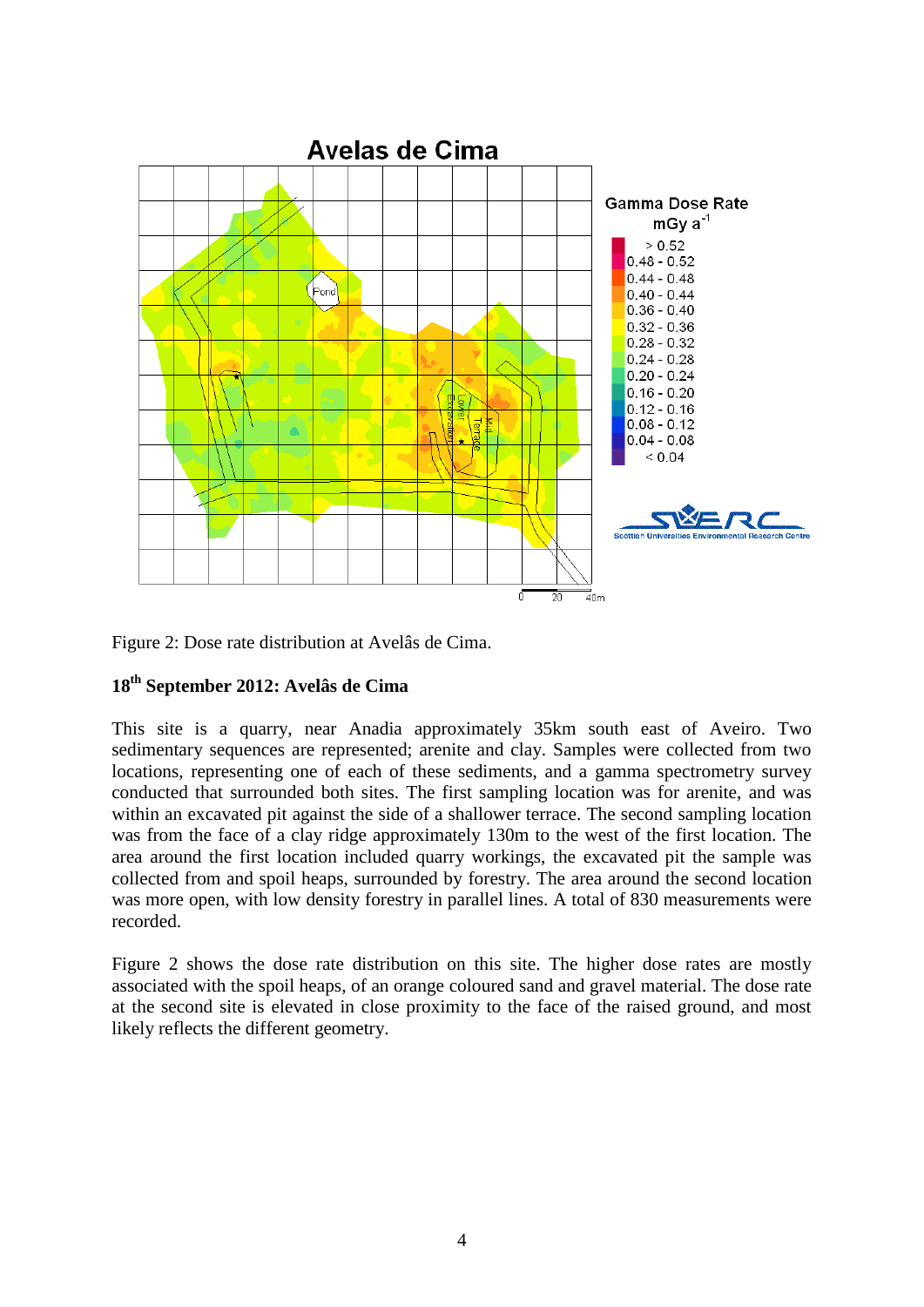

Figure 3: Dose rate distribution at Arcas – Lameiro Longo.

### **19th September 2012: Arcas-Lameiro Longo**

The site is a mountain comprised largely of granite, located near Telhadas approximately 20km east of Aveiro. A recent excavation, to construct a new well, was located and samples collected from an exposed face of this excavation. The terrain surrounding the sampling location was heavily vegetated in places, with some very large and dense patches of brambles and other scrub plants. To the east of the site there were some substantial crags and out crops of rock, with a ridgeline above this. It was not possible to safely access a large area of the location, including the crags and most of the area west of the road. A route onto the ridge was found, that allowed a couple of lines of data to be collected from that location. 570 measurements were recorded.

Figure 3 shows the dose rate distribution in this location. The exposed rock and spoil at the well excavation, with a geometric contribution for measurements within the excavation, produce an enhanced dose rate. The road surface also shows a higher dose rate. About 40m east of the excavation a significantly higher dose rate was observed within the exposed rocks at the bottom of the crags, further access around this location to better define the extent of this feature was impossible. This feature shows enhancements in both K and Th series activity, with no enhanced U series activity. It was noted that the area includes significant quantities of muscovite, indicating the presence of mineralised fractures in the area, and this feature was tentatively ascribed to a vein of minerals reaching the surface.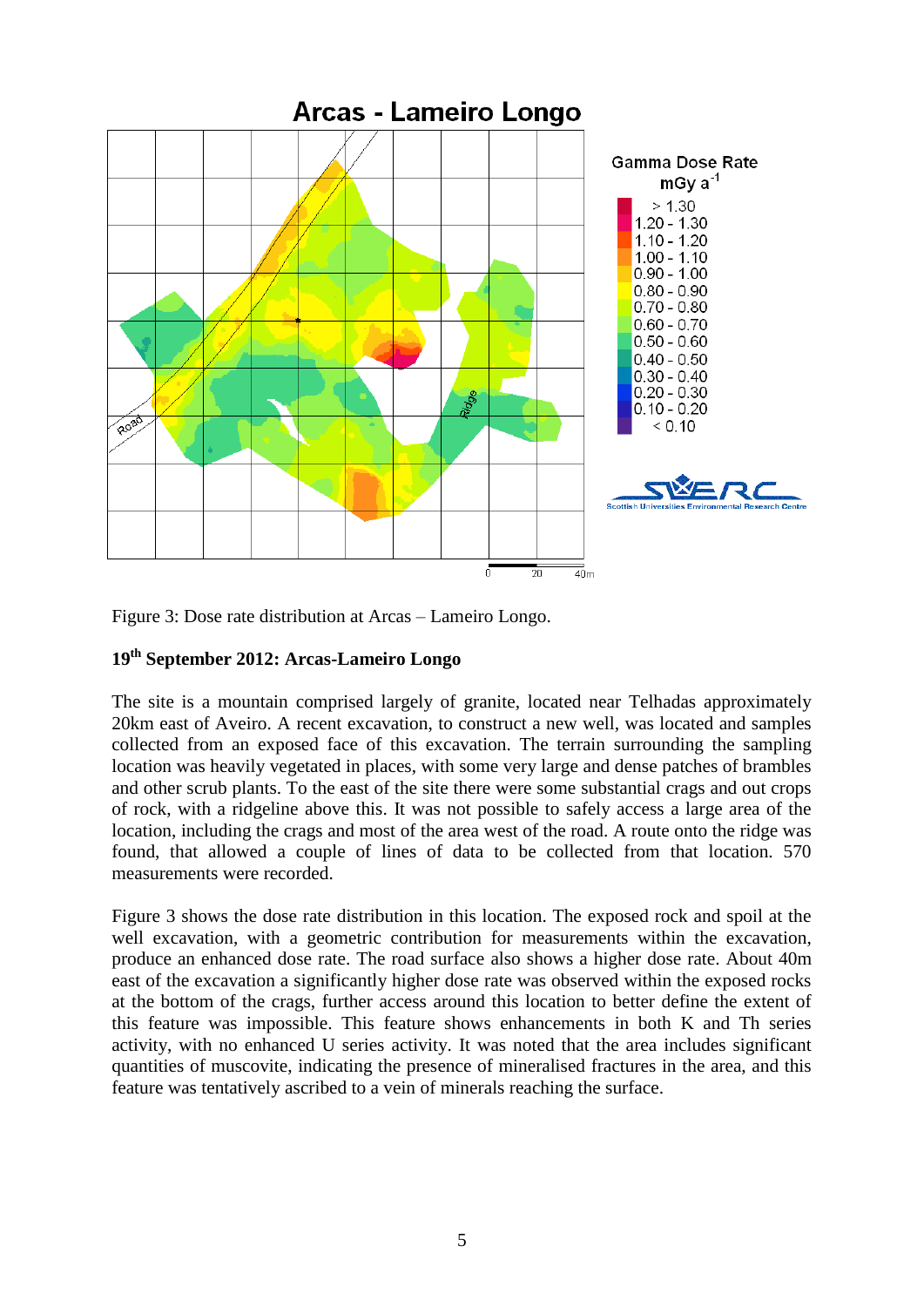

Figure 4: Dose rate distribution at Macida Eólica.

### **19th September 2012: Macida Eólica**

The site, also located near Telhadas, is a heavily forested hill side mostly composed of shist. The sampling location was an exposed section along the side of a track. The area has several tracks, some partially overgrown, that were easy to survey along. The forested areas between the tracks were, with a few exceptions, very heavily vegetated with scrub bushes between the trees. Radiometric data was collected along the trackways and other accessible areas, with low density lines through the much denser scrub within the forested areas. 550 measurements were recorded.

Figure 4 shows the dose rate distribution in this area. The dose rate to the west, downhill, of the sampling location is generally higher than the dose rate to the east. It was noted that along one pathway down the slope a small exposed rock face generated an enhanced dose rate signal.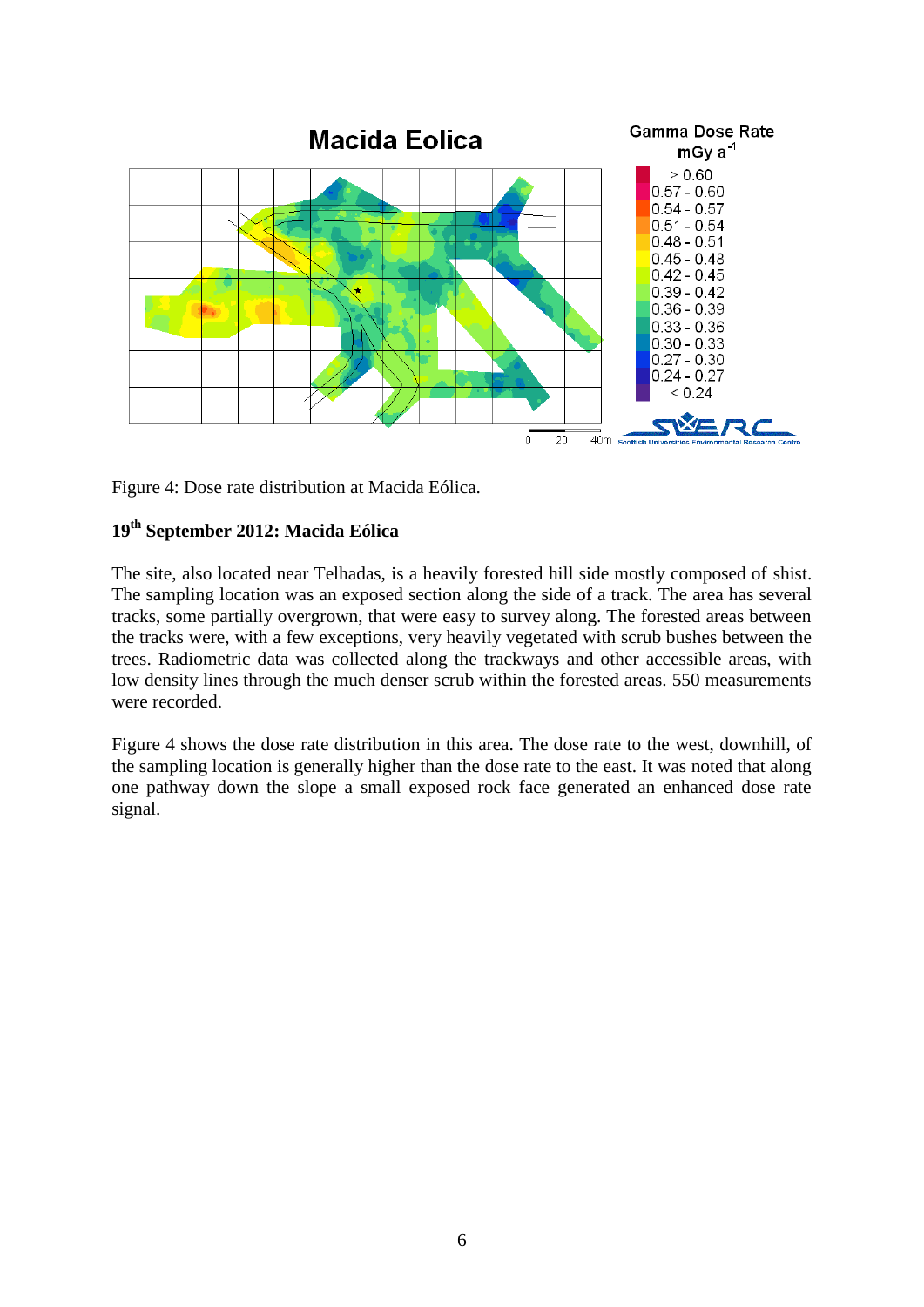

Figure 5: Dose rate distribution at Gafanha do Aquém.

# **19th September 2012: Gafanha do Aquém**

This is a dune sand site approximately 5km south of Aveiro. Samples were collected from the south side of a ridge running east-west. The area is covered with low density forestry, with very little other plant growth. The area had been reworked when the trees were planted 30-40 years ago, and the current dune-like ridges oriented east-west were created at that time. Complete area coverage with survey lines requiring minimal deviation around ground obstacles was achieved, with 420 measurements recorded.

Figure 5 shows the dose rate distribution at this location. The dose rates are very low, as would be expected, with only small variations. These is a pattern of stripes running approximately NW to SE, especially evident in the western half of the survey area. It is probable that this reflects the original dune system prior to reworking at the time the trees were planted.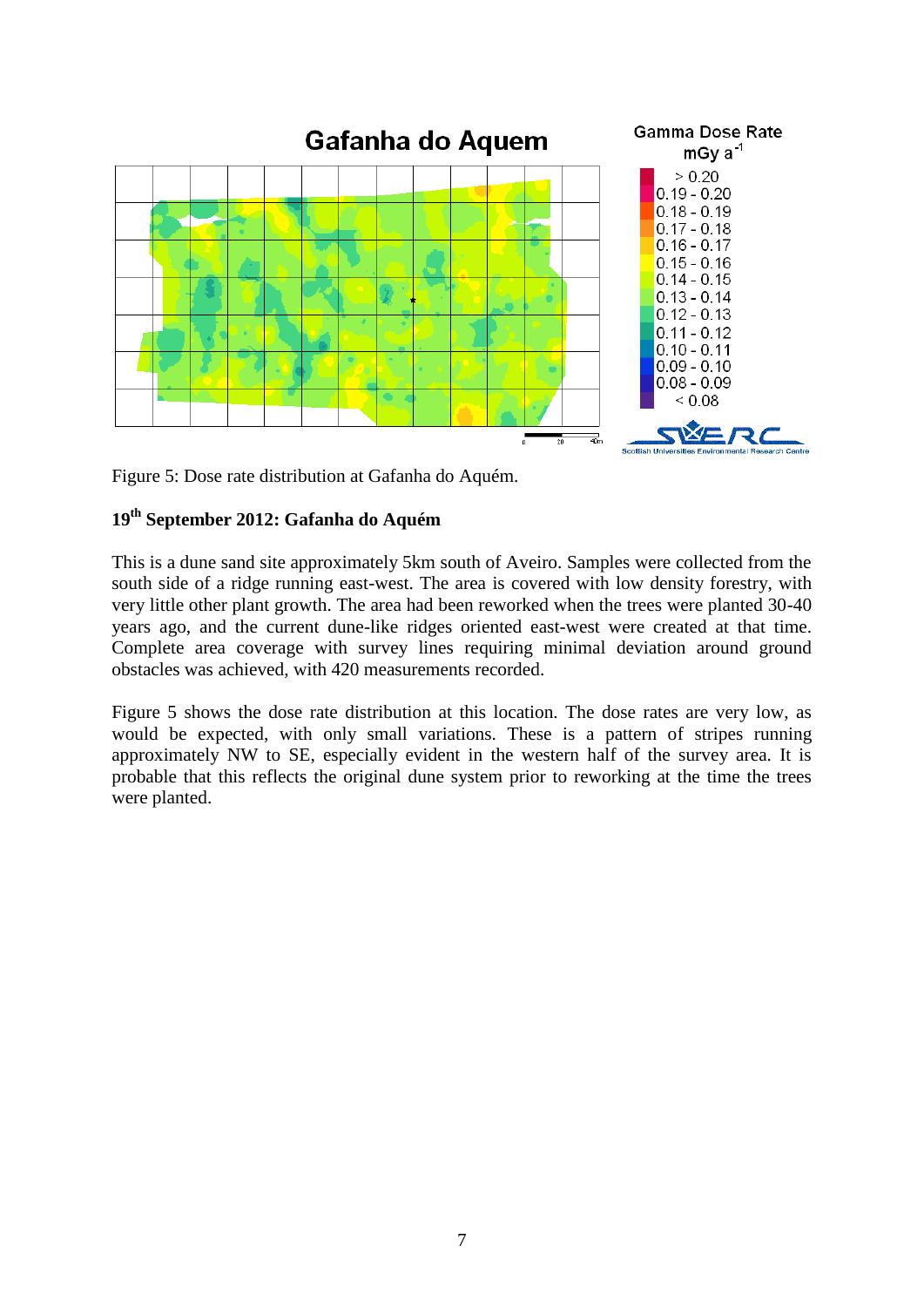

Minas de Massuieme

Figure 6: Dose rate distribution around Minas de Massueime.

### **20th September 2012: Minas de Massueime**

Minas de Massueime is an abandoned uranium mine, situated near Cótimos, approximately 150km east of Aveiro. The site was visited to attempt to locate soils containing uranium rich grains. A survey was conducted to find a suitable location, this included the top of the hill where some exploratory pits had been dug prior to opening the mine, areas around mine buildings and scree that appeared to be spoil, the area around the drainage outflow from the mine, and a transect perpendicular to the ridge line. 690 measurements were collected.

Figure 6 shows the dose rate distribution for this survey area. The dose rate on the quartz dominated ridge is mostly relatively low, with one slightly enhanced spot, with no enhanced dose rate observed to the north of the ridge. The dose rate around the mine structures further down the southern slopes is significantly higher, with a small enhancement associated with the outflow from the mine. The material on the ground where the dose rates were highest appeared to be reworked, possibly spoil from the mine, and mostly composed of rock. The observed dose rates were not as high as was hoped for the purpose of soil sampling, and there was little exposed soil. Therefore, further work on the site for this project was not conducted.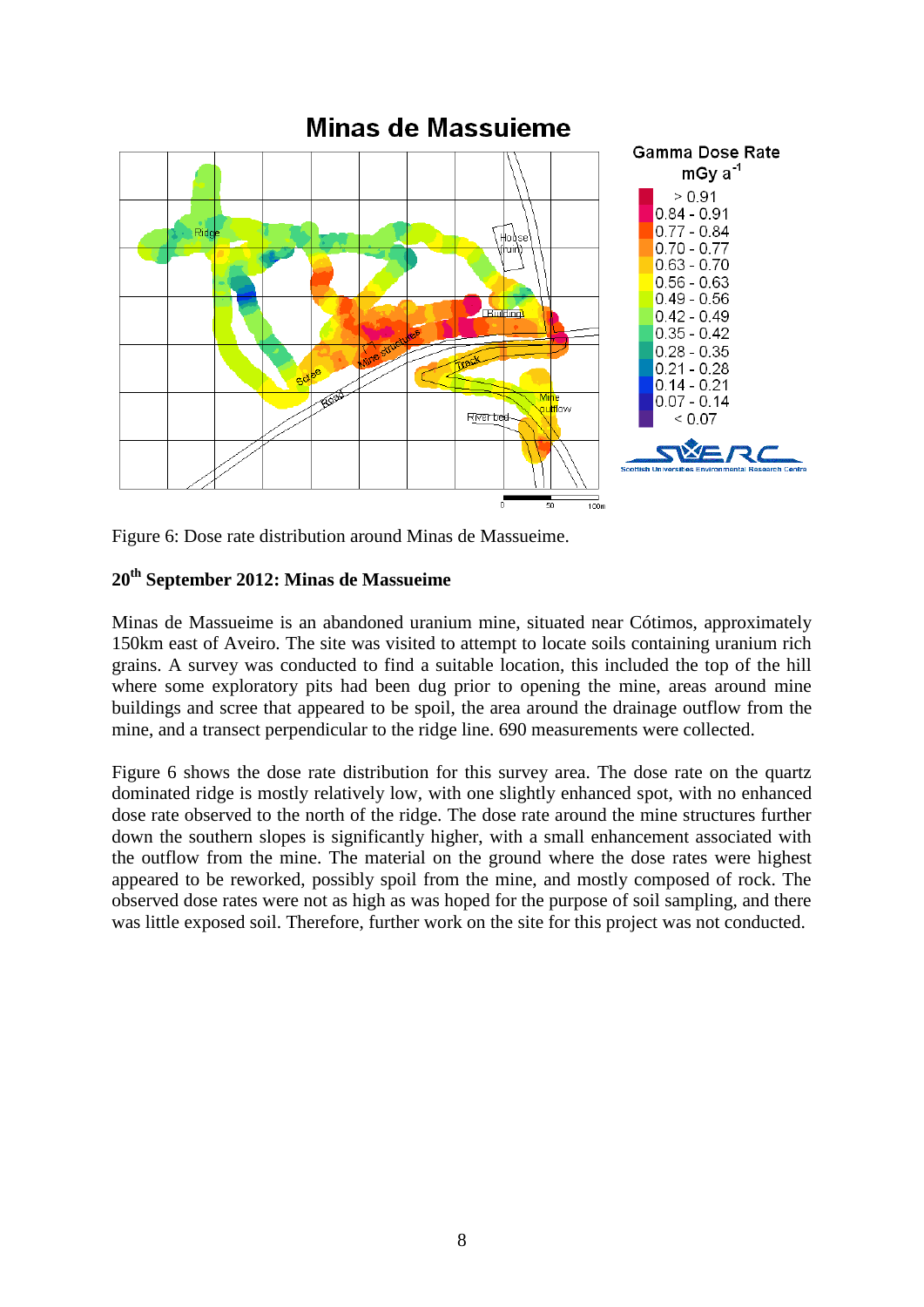

Figure 7: Dose rate distribution at Entre Castelos.

### **21st September 2012: Entre Castelos**

In the late afternoon of the  $20<sup>th</sup>$  September, following the abandonment of further work at Minas de Massuerime, another former uranium mining site  $\sim$ 1.5 km to the north west was visited. A preliminary survey showed very much higher concentrations of uranium series activity, and a couple of highly localised points with dose rates of  $\sim$ 5 mGy a<sup>-1</sup>. Based on this data, and further information obtained about the former mining activity in the area, it was decided to return to this site to locate the final sample point for this project. The SUERC portable gamma spectrometry system was used to locate a suitable sampling location. Initially a transect was conducted across the field to the north of the ridge, then back across the ridge and down the southern slope. This very quickly identified a small location with dose rates in excess of 10 mGy  $a^{-1}$ , further survey around this point identified an area of approximately  $5x15m$  with dose rates in excess of 3 mGy  $a^{-1}$  and high uranium series activity. Based on this data, a section was cut into soils within this area and samples collected. Radiometric surveys were continued to produce a detailed map of the area around the sampling site, with extension lines around this to generate data showing the dose rates and natural radionuclide concentrations for a more general area. A total of 1070 measurements were collected, including the preliminary survey on the  $20<sup>th</sup>$  September.

Figure 7 shows the dose rate distribution at Entre Castelos. The north east section was collected on the  $20<sup>th</sup>$  September, showing a patch of enhanced at a point by the track where two drainage channels converge which was explored in some detail during the exploratory visit. Local enquiries indicated that the mine entrance was located in the field just above this feature. Much of the site has dose rates in excess of  $1 \text{ mGy} a^{-1}$ . The transects across the ridge show relatively low dose rates at both the eastern end, near a small hut at the corner of a large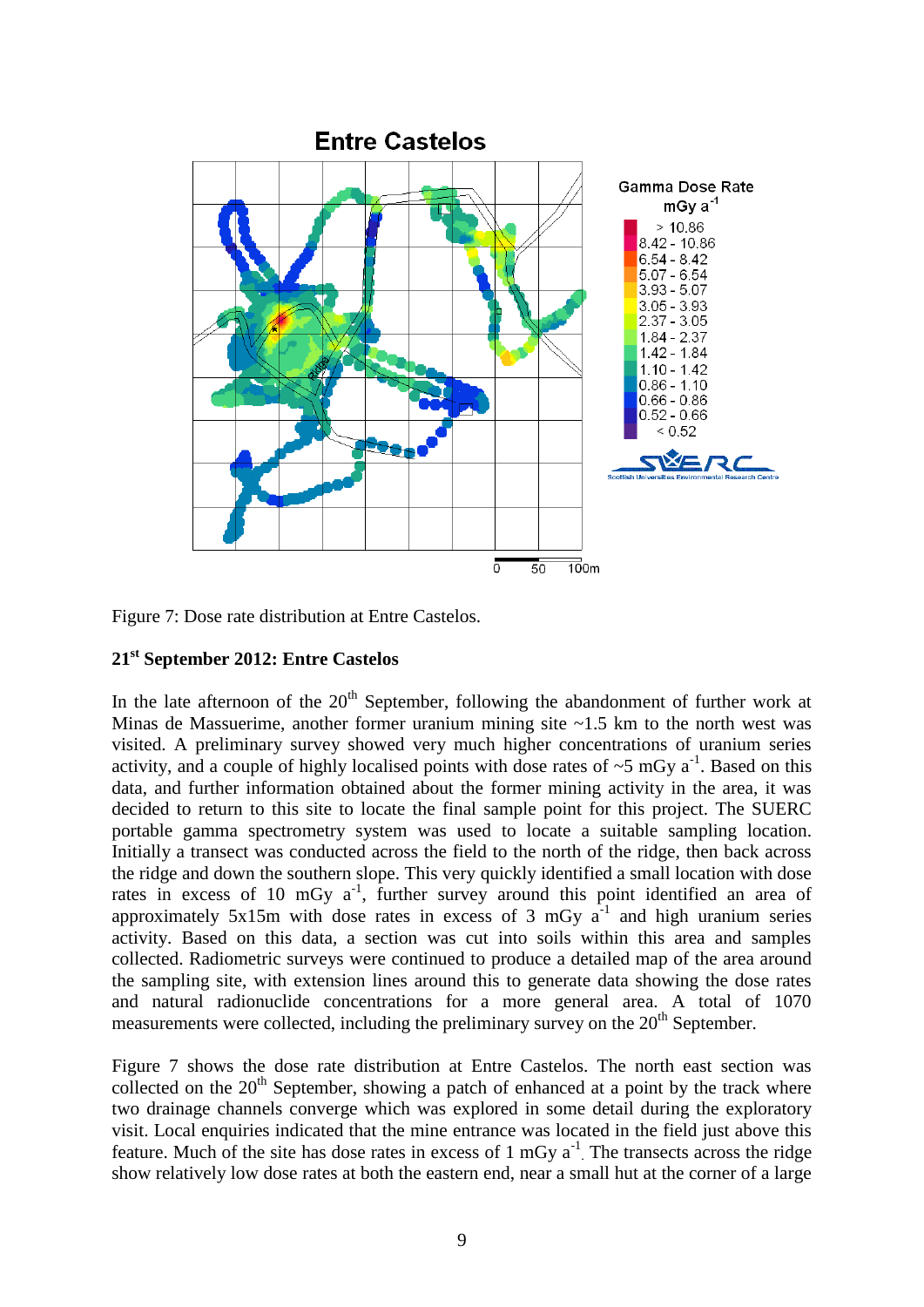open space that appears to be related to mine activity, and the western end. The enhanced dose rate feature where the samples were collected is clearly evident, ~50m north west of the ridge line. Figure 8 shows the distribution of <sup>214</sup>Bi (in the <sup>238</sup>U decay series) specific activity in the area. This distribution shows significantly enhanced specific activities compared to the other areas studied in this project through much of the area, assumed to be a combination of naturally eroded uranium rich minerals in the soil and waste material associated with the mining activity.



**Entre Castelos** 

Figure 8: <sup>214</sup>Bi specific activity distribution at Entre Castelos.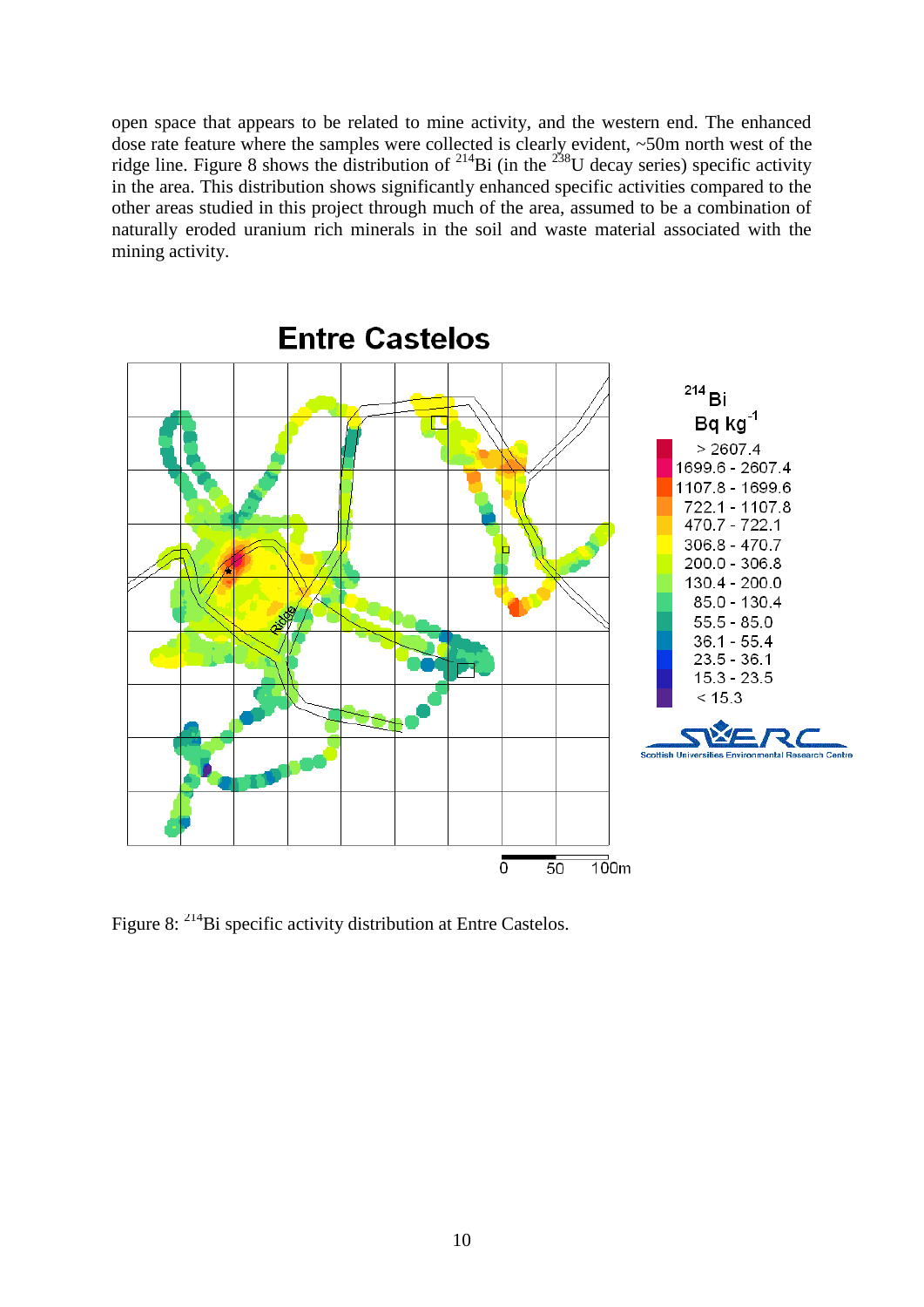### **Acknowledgements**

This work forms part of the project VADOSE, PI Dr C.I. Burbidge of IST/ITN. Prof. M.I. Prudêncio, D. Franco, G. Cardoso, G Carvalhal, J. Franco also of IST/ITN assisted in identifying the sampling locations, setting out survey grids were appropriate, and collecting soil samples and other measurements. Prof F. Rocha, Eng. J. Ribeiro and Sr. Graça of the University of Aveiro, Dept. of Geosciences, provided considerable assistance in identifying sampling and survey locations, and driving the team to each location in departmental vehicles.